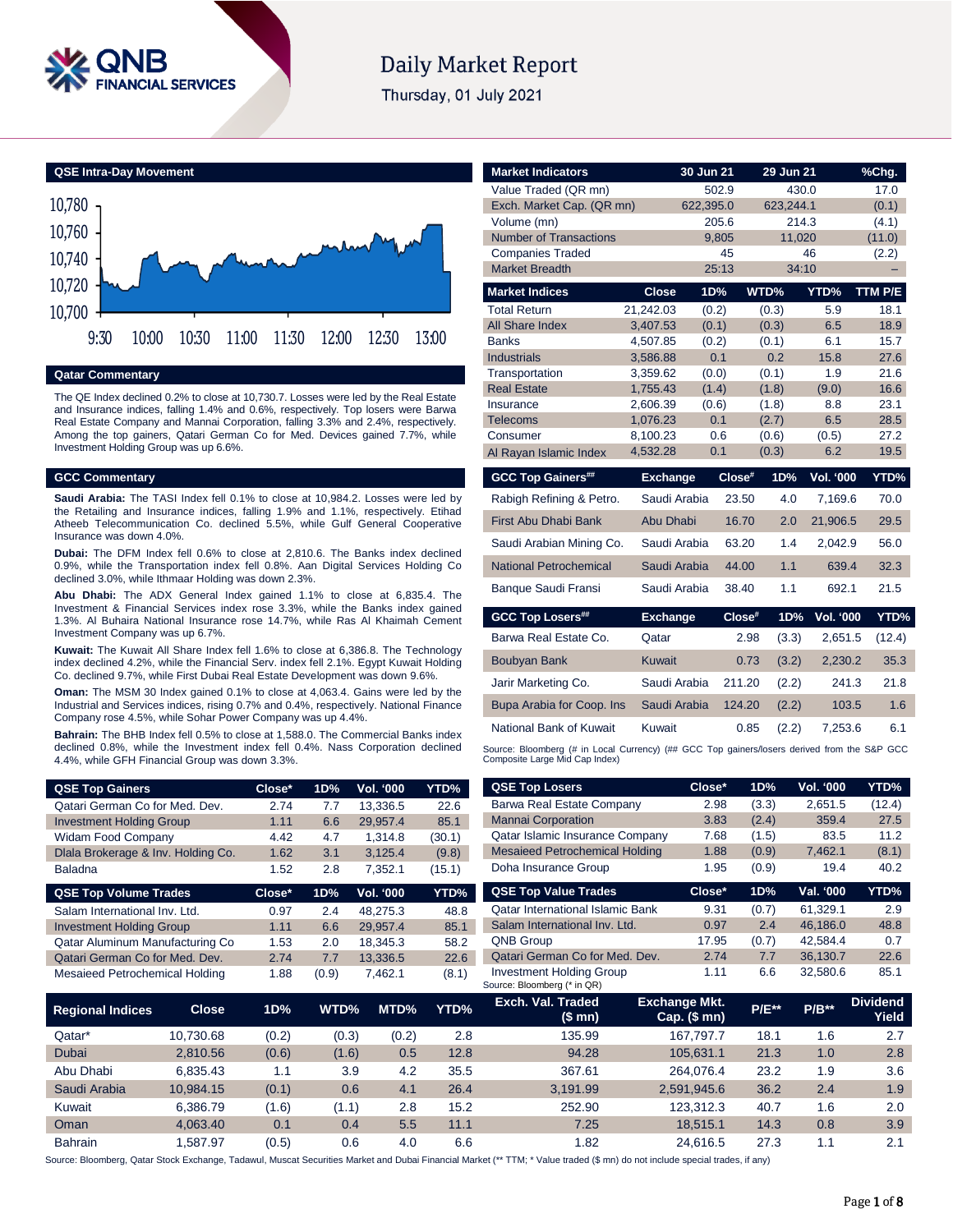# **Qatar Market Commentary**

- The QE Index declined 0.2% to close at 10,730.7. The Real Estate and Insurance indices led the losses. The index fell on the back of selling pressure from Qatari and GCC shareholders despite buying support from Arab and foreign shareholders.
- Barwa Real Estate Company and Mannai Corporation were the top losers, falling 3.3% and 2.4%, respectively. Among the top gainers, Qatari German Co for Med. Devices gained 7.7%, while Investment Holding Group was up 6.6%.
- Volume of shares traded on Wednesday fell by 4.1% to 205.6mn from 214.3mn on Tuesday. However, as compared to the 30-day moving average of 171.7mn, volume for the day was 19.7% higher. Salam International Inv. Ltd. and Investment Holding Group were the most active stocks, contributing 23.5% and 14.6% to the total volume, respectively.

| <b>Overall Activity</b>        | Buy %*   | Sell %*  | Net (QR)         |
|--------------------------------|----------|----------|------------------|
| Qatari Individuals             | 38.52%   | 38.23%   | 1,444,021.9      |
| <b>Qatari Institutions</b>     | 20.65%   | 27.47%   | (34, 280, 517.9) |
| Qatari                         | 59.17%   | 65.70%   | (32,836,496.0)   |
| <b>GCC Individuals</b>         | 0.72%    | 0.51%    | 1,067,383.0      |
| <b>GCC</b> Institutions        | 0.91%    | 1.77%    | (4,316,881.9)    |
| <b>GCC</b>                     | 1.63%    | 2.28%    | (3,249,498.8)    |
| Arab Individuals               | 14.29%   | 13.76%   | 2,636,764.5      |
| <b>Arab Institutions</b>       | $0.00\%$ | $0.00\%$ |                  |
| Arab                           | 14.29%   | 13.76%   | 2,636,764.5      |
| <b>Foreigners Individuals</b>  | 4.56%    | 3.22%    | 6,760,054.0      |
| <b>Foreigners Institutions</b> | 20.35%   | 15.05%   | 26,689,176.3     |
| <b>Foreigners</b>              | 24.91%   | 18.26%   | 33,449,230.3     |

Source: Qatar Stock Exchange (\*as a % of traded value)

# **Global Economic Data and Earnings Calendar**

## **Global Economic Data**

| Date  | <b>Market</b> | <b>Source</b>                                 | Indicator                        | Period     | Actual  | <b>Consensus</b>         | <b>Previous</b> |
|-------|---------------|-----------------------------------------------|----------------------------------|------------|---------|--------------------------|-----------------|
| 06/30 | US            | Mortgage Bankers Association                  | <b>MBA Mortgage Applications</b> | $25 - Jun$ | $-6.9%$ | -                        | 2.1%            |
| 06/30 | <b>UK</b>     | UK Office for National Statistics             | GDP QoQ                          | 1Q2021     | $-1.6%$ | $-1.5%$                  | $-1.5%$         |
| 06/30 | UK            | UK Office for National Statistics             | <b>GDP YoY</b>                   | 1Q2021     | $-6.1%$ | $-6.1%$                  | $-6.1%$         |
| 06/30 | France        | <b>INSEE National Statistics Office</b>       | PPI MoM                          | May        | 0.5%    | -                        | $-0.8%$         |
| 06/30 | France        | <b>INSEE National Statistics Office</b>       | PPI YoY                          | May        | 7.2%    | $\overline{\phantom{m}}$ | 6.7%            |
| 06/30 | France        | <b>INSEE National Statistics Office</b>       | <b>CPI MoM</b>                   | Jun        | 0.2%    | 0.2%                     | 0.3%            |
| 06/30 | France        | <b>INSEE National Statistics Office</b>       | CPI YoY                          | Jun        | 1.5%    | 1.5%                     | 1.4%            |
| 06/30 | Japan         | Ministry of Economy Trade and Industry        | <b>Industrial Production MoM</b> | May        | $-5.9%$ | $-2.1%$                  | 2.9%            |
| 06/30 | Japan         | Ministry of Economy Trade and Industry        | <b>Industrial Production YoY</b> | May        | 22.0%   | 27.0%                    | 15.8%           |
| 06/30 | Japan         | <b>Economic and Social Research Institute</b> | Consumer Confidence Index        | Jun        | 37.4    | 35.0                     | 34.1            |
| 06/30 | China         | China Federation of Logistics and Purchasing  | Non-manufacturing PMI            | Jun        | 53.5    | 55.3                     | 55.2            |
| 06/30 | China         | China Federation of Logistics and Purchasing  | <b>Manufacturing PMI</b>         | Jun        | 50.9    | 50.8                     | 51.0            |
| 06/30 | China         | China Federation of Logistics and Purchasing  | <b>Composite PMI</b>             | Jun        | 52.9    |                          | 54.2            |

Source: Bloomberg (s.a. = seasonally adjusted; n.s.a. = non-seasonally adjusted; w.d.a. = working day adjusted)

## **Earnings Calendar**

| <b>Tickers</b> | <b>Company Name</b>                          | Date of reporting 2Q2021 results | No. of days remaining | <b>Status</b> |
|----------------|----------------------------------------------|----------------------------------|-----------------------|---------------|
| <b>QNBK</b>    | QNB Group                                    | 11-Jul-21                        | 10                    | Due           |
| <b>QFLS</b>    | <b>Qatar Fuel Company</b>                    | $11 -$ Jul $-21$                 | 10                    | <b>Due</b>    |
| <b>MARK</b>    | Masraf Al Rayan                              | 13-Jul-21                        | 12                    | Due           |
| <b>QIBK</b>    | <b>Qatar Islamic Bank</b>                    | 14-Jul-21                        | 13                    | <b>Due</b>    |
| <b>QEWS</b>    | <b>Qatar Electricity &amp; Water Company</b> | 14-Jul-21                        | 13                    | Due           |
| <b>KCBK</b>    | Al Khalij Commercial Bank                    | 15-Jul-21                        | 14                    | <b>Due</b>    |
| <b>NLCS</b>    | Alijarah Holding                             | 15-Jul-21                        | 14                    | Due           |
| <b>ABQK</b>    | Ahli Bank                                    | 15-Jul-21                        | 14                    | <b>Due</b>    |
| <b>DHBK</b>    | Doha Bank                                    | 27-Jul-21                        | 26                    | Due           |

Source: QSE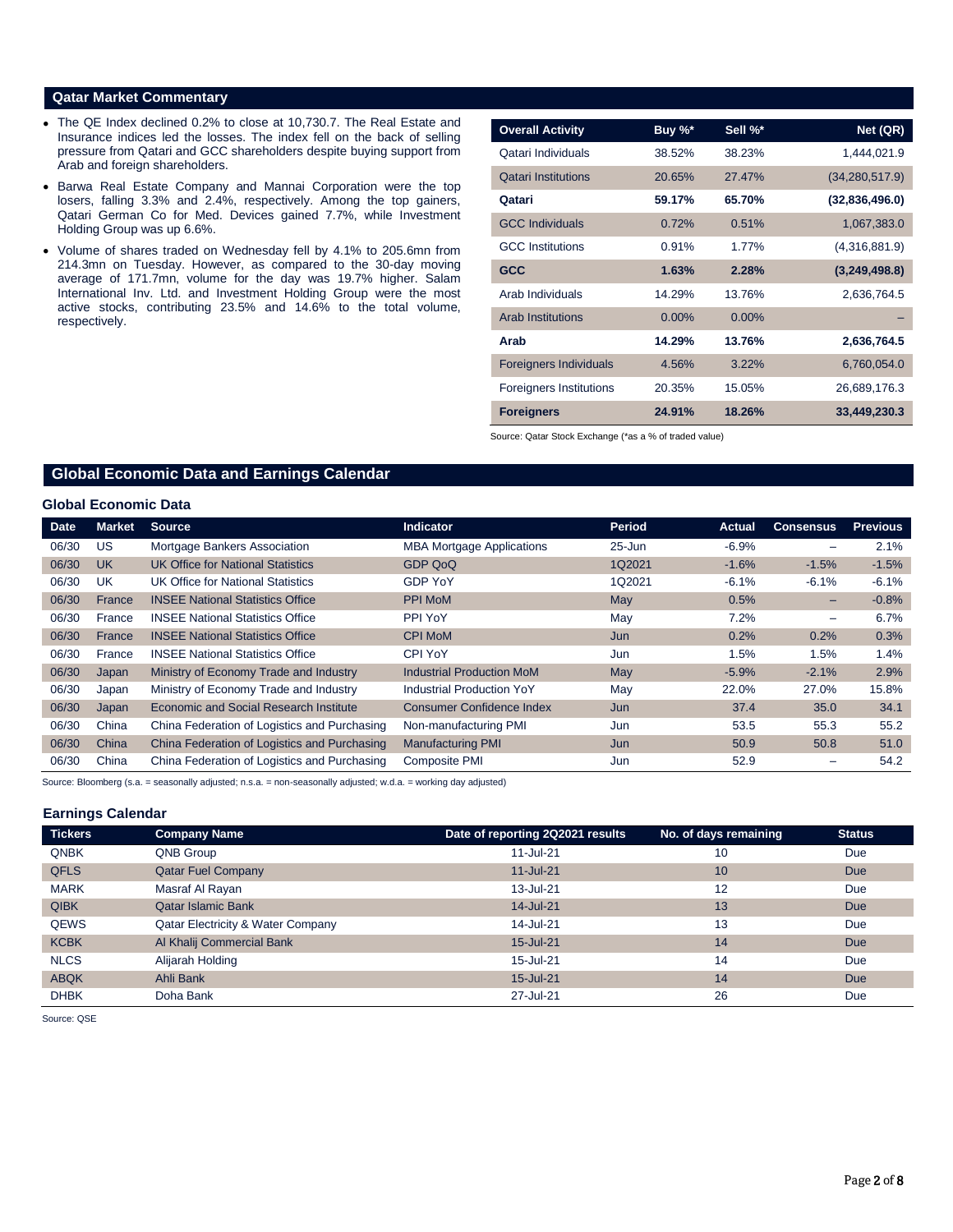# **News**

- **Qatar**
- **Qatar Petroleum posts first-quarter profit rises 36% to almost \$5bn –** Qatar Petroleum (QP), one of the world's top natural gas suppliers, posted a profit of QR18.1bn (\$4.90bn) in the first quarter of 2021, up from QR13.3bn a year prior, a bonds prospectus reviewed by Reuters showed. The 36% rise in profit was despite revenue falling slightly to QR24.3bn in the first quarter of 2021 from QR24.5bn in the first quarter of 2020. Capital expenditure by QP, its subsidiaries and joint ventures through 2025 is projected at QR300bn, the prospectus said. (Reuters)
- **Qatar Petroleum grabs \$12.5bn in emerging market bonds record –** Qatar Petroleum (QP), one of the world's top liquefied natural gas (LNG) suppliers, sold \$12.5bn in a jumbo fourtranche bond deal on Wednesday, a document showed, its first public bond sale and the biggest issuance out of emerging markets this year. QP tightened the spreads across all four tranches by 30 basis points (bps) after combined orders topped \$41bn, the document from one of the banks on the deal showed. QP sold \$1.5bn in a five-year portion at 50 bps over US Treasuries (UST), \$3.5bn in 10-year paper at 90 bps over UST, \$3.5bn in 20-year notes at 3.15% and \$4bn in 30-year Formosa bonds at 3.3%. The bonds landed roughly 10-15 bps wider than the sovereign's curve, which investors likened to Saudi oil giant Aramco's debt compared with Saudi sovereign debt. The company's last dollar sale was in 2006, when it raised \$650mn, according to data compiled by Bloomberg. The debt will help the Persian Gulf state pump more gas from the giant North Field that extends into Iran's waters. Qatar is planning to spend \$29bn to lift production of LNG to 110mn tons per annum by 2027 from 77mn tons. ( (Bloomberg, Reuters)
- **MARK announces the appointment of Acting Group CEO –** The Board of Directors of Masraf Al Rayan (MARK) announced the appointment of Ahmed Sheikh to take over the functions of "Acting Group CEO" from July 1, 2021 until further notice, subject to the approval of Qatar Central Bank. (QSE)
- **ORDS extends exclusivity period of MOU with CK Hutchison to potentially combine their Indonesian businesses –** Ooredoo (ORDS) and CK Hutchison Holdings Limited (CK Hutchison) (together the "Parties") are currently in advanced discussions regarding a possible transaction to combine their respective telecommunications businesses in Indonesia, PT Indosat Tbk ("Indosat") and PT Hutchison 3 Indonesia ("3 Indonesia"). Discussions between the Parties have been progressing well and are at an advanced stage. To allow time to finalize definitive agreements, the two Parties have extended the period of exclusivity for the non-legally binding Memorandum of Understanding (MoU) in relation to the possible transaction until August 16, 2021. The combination of Indosat and 3 Indonesia would bring together two of Indonesia's leading mobile telco brands to create a new world-class digital telecommunications company. The combined company would have the scale and financial capabilities to drive innovation and accelerate the transformation of Indonesia into a digital society. As of the date of this announcement, no decision has been taken to proceed with a transaction. Any material developments with respect to the transaction will be announced in due course. (QSE)
- **KCBK's board of directors to meet on July 15 –** Al Khalij Commercial Bank (KCBK) has announced that its board of directors will be holding a meeting on July 15, 2021 to discuss the consolidated interim financial statements for the period ended June 30, 2021. (QSE)
- **KCBK to hold its investors relation conference call on July 25 –** Al Khalij Commercial Bank (KCBK) announced that the conference call with the Investors to discuss the financial results for the semi-annual 2021 will be held on July 25, 2021 at 11:00 am, Doha Time. (QSE)
- **BLDN's board of directors to meet on July 04 –** Baladna (BLDN) has announced that its board of directors will be holding a meeting on July 04, 2021 to discuss the following meeting agenda: (1) Acknowledge the minutes of the previous Board of Directors meeting dated April 27, 2021. (2) Present the recommendation of the Nomination & Remuneration committee to the Board of Directors, regarding the resignation of the current CEO and the appointment of a new CEO. (3) Follow up on the Company's activities and operations. (4) Any other business. (QSE)
- **QNB Group tops MEA ranking on 'Top 1,000 World Banks' list –** QNB Group continues to lead the Middle East and Africa (MEA) ranking on the 'Top 1,000 World Banks' list, the largest and most important edition of the year in "The Banker" magazine. QNB Group was ranked first in Qatar and the region with its total assets expanding 9% to \$282bn from December 2019, thus placing it on the 79th position in the global ranking. This evaluation comes by analyzing each bank's strengths and weaknesses through eight categories: growth, profitability, operational efficiency, asset quality, and return on risk, liquidity, soundness, and leverage. The performance category weightings are all equal and are prepared to analyze every bank in comparison with other banks. Last year, the group marked a milestone achievement when became the first banking institution in the region to achieve total assets of QR1tn (\$282bn), which emphasized the group's continuous efforts and vision to become a leading bank in the MEASEA, or the Middle East Africa and South East Asia region. (Gulf-Times.com)
- **Qatar signs pact to supply China with 1MTPA of LNG for 10 years –** State-run Qatar Petroleum signs a long-term sale and purchase agreement with Shell to supply China with 1mn tons per annum (MTPA) of LNG for 10 years. LNG deliveries will commence in January 2022 to various LNG terminals in China. Qatar Petroleum plans to supply the LNG from its Qatargas 1 venture, which will become 100% owned by Qatar Petroleum from 2022. With the conclusion of this agreement, China will be supplied with about 12mn tons per annum of LNG under longterm SPAs from Qatar. (Bloomberg)
- **Qatar May M2 money supply rises 4.9% YoY and 2.4% MoM –** Qatar Central bank has published data on monetary aggregates for May on website. M2 money supply rose 4.9% from year ago and 2.4% MoM. M1 money supply rose 9.9% from year ago and 6.7% MoM. Qatar Central Bank has published Qatar's foreign reserves for May on website. International reserves and foreign currency liquidity rose to QR205.3bn from QR205.1bn in April. (Bloomberg)
- **Qatar Investment Authority reduces stake in Credit Suisse –** Credit Suisse Group's biggest shareholder, the Qatar Investment Authority (QIA), lowered its stake in the bank to 4.8% or 128mn shares, a filing with the US Securities and Exchange Commission said Wednesday. According to Bloomberg data, the Qatar sovereign wealth fund previously held 133mn shares of the bank, and it is the first time it cut its stake in the bank since 2010. QIA is top shareholder in Credit Suisse, according to Bloomberg data. (Bloomberg)
- **QP sets fuel prices for July –** Qatar Petroleum announced Wednesday the prices of diesel and gasoline in the State for July 2021. QP has set the price of a liter of diesel at QR1.90 in July, compared to QR1.75 last month, while the price of Super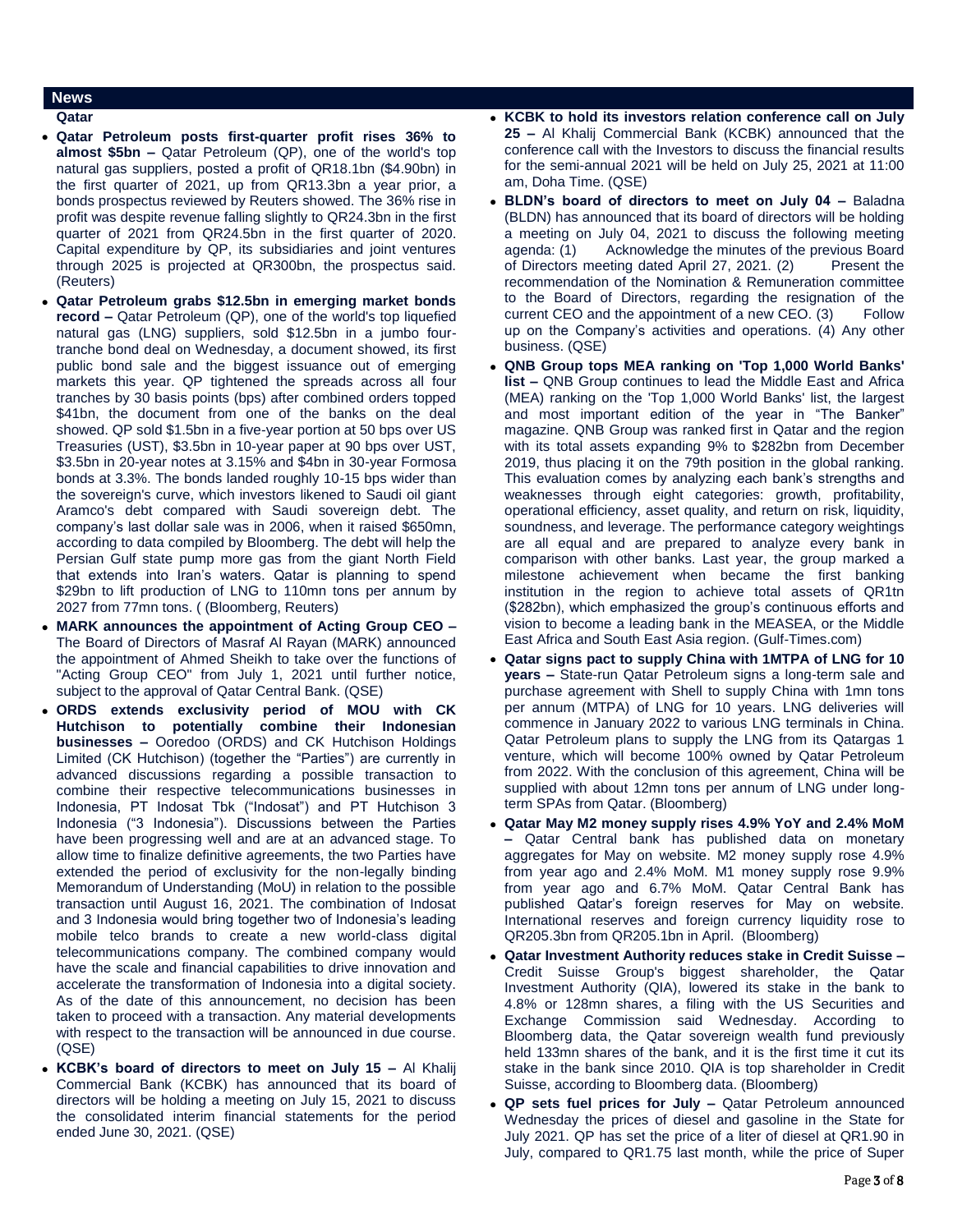Gasoline 95 is set at QR2 per liter as against QR1.90 in June. Premium Gasoline 91 will cost QR1.95 a liter in July compared to QR1.85 in June. (Gulf-Times.com)

- **Moody's announces completion of a periodic review of ratings of Ras Laffan LNG Co. Ltd –** Moody's Investors Service ("Moody's") has completed a periodic review of the ratings of Ras Laffan Liquefied Natural Gas Co. Ltd and other ratings that are associated with the same analytical unit. The review was conducted through a portfolio review discussion held on 24 June 2021 in which Moody's reassessed the appropriateness of the ratings in the context of the relevant principal methodology(ies), recent developments, and a comparison of the financial and operating profile to similarly rated peers. The review did not involve a rating committee. Since 1 January 2019, Moody's practice has been to issue a press release following each periodic review to announce its completion. (Bloomberg)
- **SAS: Only 17% of Qatari consumers to revert to prepandemic shopping habits –** Less than a fifth (17 percent) of Qatari consumers will revert to the same balance of online and offline shopping as before the COVID-19 pandemic, SAS has said in its research report. According to a survey conducted by the leader in analytics, exactly three-quarters of respondents say their shopping habits have changed permanently. Almost four in ten (38%) say they will continue to use digital channels for tasks like shopping and banking more than they did before the outbreak. SAS Customer Intelligence Practice Head for CEMEA Radoslaw Grabiec said, "Customer-facing organizations need to distinguish between customers that plan to continue using digital platforms, the ones that will move to a more offline experience, and the ones who are keen to return to the same balance as before the pandemic. They then need to plan marketing campaigns tailored to each group." To achieve this, Grabiec said, organizations of all sizes can use cloudbased technologies such as analytics and AI to analyse the customer data they have and create actionable insights for each individual customer. The findings of the survey show the extent to which consumer commerce has moved online in the last year and a half. The percentage of new digital users since the pandemic started stood at 27% in the Middle East & Africa (MEA), the highest of any region surveyed. More than half are now considered digital users, also the highest of any region. These digitally savvy consumers are shown to be intolerant of poor levels of service. The proportion of Qatari consumers that would ditch a brand after just one or two poor experiences was 45%, while 37% say they would change provider or brand after 3-5 poor experiences. Effectively, 82% of consumers in Qatar will shift brand loyalty after one to five poor experiences. For those brands and service providers that succeed in delighting customers, there are rewards to be reaped. (Qatar Tribune)
- **Cabinet gives nod to Shura Council election system –** The Cabinet has approved a draft decree defining the electoral districts of the Shura Council and their respective regions, as well as draft decisions of HE the Minister of Interior regarding key aspects of the council's elections. The draft decisions pertain to nominating the head and members of the election committees for the Shura Council elections; forming a nominees' committee and its work system and controls; forming a voters' committee and its system and controls; and determining the sources of financing and spending for election campaigns and the controls and procedures for controlling it, Qatar News Agency reported. (Gulf-Times.com)
- **Startups in Qatar raise QR22mn last year –** The venture capital (VC) ecosystem in Qatar has demonstrated resilience despite the challenging situation created by the COVID-19 outbreak as startups in Qatar have raised QR22mn in 2020,

more than the QR21mn deployed in 2019, according to 'Qatar Venture Investment Report 2020'. Qatari startups continued on the positive trajectory established last year as they raised 41% more capital in the first half of 2021 than in full-year 2020. Accelerators drove investment rounds in Qatar last year, contrary to the regional trend. "In Qatar's venture investment ecosystem, accelerated programs were responsible for 33% of all transactions. This defied the trend noted in MENA where COVID-19 forced a slowdown of accelerator programs, with accelerated deals dropping by nine percentage points YoY in 2020," noted the 'Qatar Venture Investment Report 2020' released by Qatar Development Bank (QDB) in cooperation with research platform MAGNiTT. In terms of Qatar's top startup industries by funding, Food and Beverage (F&B) and ecommerce collectively accounted for 53% of all VC funding in the ecosystem. The number of startups to raise funding from the Home Services sector went from one in 2019 to three in 2020. (Peninsula Qatar)

 **Qatar on EU's safe travel list –** European Union (EU) governments agreed Wednesday to add Qatar and 10 other countries to their list of states from which they will allow nonessential travel, EU diplomats said. Ambassadors from the EU's 27 states approved the additions at a meeting on Wednesday, with the change to take effect in the coming days, Reuters reported from Brussels. (Gulf-Times.com)

# **International**

- **US pending home sales unexpectedly rise in May –** Contracts to purchase previously owned US homes rose by the most in 11 months in May driven by a decline in mortgage rates as well as an uptick in listings. The increase could signal some imminent relief from the shortage of homes for sale that has weighed on sales and driven residential property prices to record highs. The National Association of Realtors (NAR) said on Wednesday its Pending Home Sales Index, based on contracts signed last month, rose 8.0% to 114.7. Economists polled by Reuters had forecast pending home sales would decline 0.8%. Pending home contracts are seen as a forwardlooking indicator of the health of the housing market because they become sales one to two months later. Compared with one year ago, pending sales were up 13.1%. New and existing home sales have fallen sharply this year because of a shortage of houses on the market, and the limited supply has resulted in skyrocketing home prices. But Yun said listings were up recently - with the inventory of existing homes climbing to 2.5 months' supply at recent sales rates, the highest since last October, according to NAR data. He also pointed to an easing in borrowing costs as a factor helping to lift the volume of contract signings. After hitting record lows below 3% late last year, the interest rate on 30-year fixed rate mortgages climbed sharply in the first quarter, but then fell back somewhat in May. The average contract interest rate for traditional 30-year mortgages was 3.20% last week, according to the Mortgage Bankers' Association. (Reuters)
- **US private payrolls increase solidly; pending home sales rebound –** US private payrolls increased more than expected in June as companies rushed to boost production and services amid a rapidly reopening economy, though a shortage of willing workers continues to hang over the labor market recovery. The ADP National Employment Report on Wednesday showed hiring in the leisure and hospitality sector accounting for nearly half of the increase in private payrolls this month. Manufacturing payrolls growth slowed, likely reflecting labor shortages as well as scarce raw materials. A global shortage of semiconductors is hampering production of motor vehicles and some household appliances. Private payrolls increased by 692,000 jobs in June. Data for May was revised lower to show 886,000 jobs added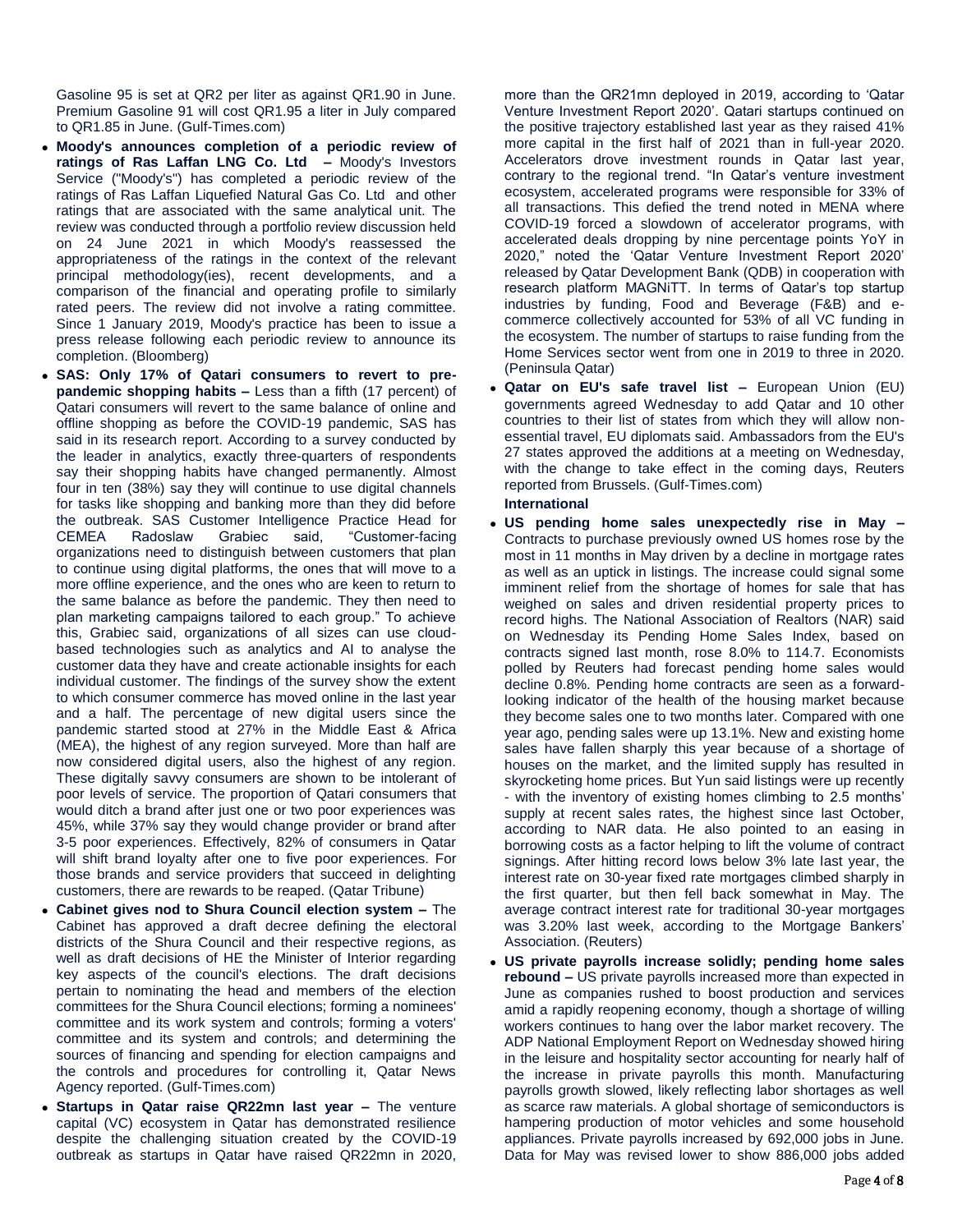instead of the initially reported 978,000. Economists polled by Reuters had forecast private payrolls would increase by 600,000 jobs. More than 150mn Americans have been fully vaccinated against COVID-19, allowing authorities to remove pandemicrelated restrictions on businesses and mask mandates for the inoculated. Employment gains in June were evenly spread among small, medium and large companies, indicating that the economy's recovery from the pandemic was broadening in scope. Leisure and hospitality payrolls increased by 332,000 jobs and there were solid gains in education and health services. Factories added only 19,000 jobs, below the monthly average 43,000 jobs in the past three months. Hiring at construction sites increased by 47,000 jobs. The sector is being underpinned by strong demand for housing, thanks to historically low mortgage rates and a shift to home offices during the pandemic. (Reuters)

- **MBA: US mortgage applications decrease by most in nearly five months –** US applications for home mortgages decreased by the most in almost five months driven by sharp declines in refinancing activity and purchase applications. The Mortgage Bankers Association (MBA) said on Wednesday its seasonally adjusted market index fell 6.9% in the week ending June 25 from a week earlier, the largest drop since early February. This reflected an 8.2% decrease in applications for refinancing existing loans and a 4.8% drop in applications to purchase a home. The average contract interest rate for traditional 30-year mortgages increased to 3.20% last week from 3.18% the prior week. Both new and existing home sales have fallen sharply this year due to a shortage of houses on the market. (Reuters)
- **UK households bolstered their savings in early 2021 lockdown –** British households raised their savings levels sharply in the first three months of 2021 as they were unable to spend in bars, restaurants and many shops under a latest series of anti-coronavirus measures, official data showed on Wednesday. The country's savings ratio, which measures the income households saved as a proportion of their total available disposable income, rose to 19.9% from 16.1% in the fourth quarter of 2020, the Office for National Statistics said. (Reuters)
- **PMI: Japan's June factory activity posts slowest growth in 4 months, costs rise –** Japan's factory activity expanded at the slowest pace in four months in June, as momentum among manufacturers eased from the previous month when output took a big hit from global shortage of high-tech chips. The slower expansion of manufacturing activity comes as firms face pressure from higher input costs and a sharp recovery in other major global economies pushes up raw material prices. The final au Jibun Bank Japan Manufacturing Purchasing Managers' Index (PMI) in June slipped to 52.4 on a seasonally adjusted basis from 53.0 in the previous month, coming in at its lowest since February. The final reading, however, marked an improvement from a 51.5 flash reading released last week, underscoring resilience in manufacturing activity in the face of any impact of the chip shortage for now. Manufacturers' optimism for the year ahead reached a record high, suggesting companies were hopeful conditions will improve over the long term, the PMI survey showed. But output and overall new orders expanded at a softer pace in June, with firms reporting drags from health crisis-related restrictions in addition to the chip shortage. Japan's industrial output posted the biggest monthly drop in a year in May, official data on Wednesday showed, as the semiconductor supply issue heavily impacted car manufacturing. The PMI survey showed input prices rose for a 13th straight month due to rises in raw material prices, such as chips and metals. (Reuters)
- **Tankan: Japan business mood improves in Q2 to 2-1/2-year high –** Japanese big manufacturers' business confidence

improved in the second quarter to hit a two-and-half-year high, a central bank survey showed, a sign solid global demand was helping the economy emerge from the coronavirus pandemicinduced doldrums. Service-sector sentiment also turned positive for the first time in five quarters, suggesting that the economic recovery was broadening even as Japan struggles to contain a fresh wave of coronavirus infections. The headline index for big manufacturers' sentiment jumped to plus 14 from plus 5 in March, marking the fourth consecutive quarter of improvement and posting the highest level since December 2018, the Bank of Japan's (BOJ) "tankan" survey for June showed on Thursday. "Exports and output continue to improve, which is helping sentiment improve for most manufacturing sectors. The auto sector, however, saw sentiment worsen due to shortages in semiconductor chips," a BOJ official told a briefing. An index gauging big non-manufacturers' mood stood at plus 1, against - 1 in the previous survey, marking the highest reading since March 2020. Big companies expect capital expenditure to rise 9.6% in the current fiscal year ending in March, after a 8.3% drop in the previous year, the survey showed. Japan's economy shrank an annualized 3.9% in the first quarter and likely grew only modestly in the April-June period as state-of-emergency curbs to prevent the spread of COVID-19 cooled consumption. While the curbs have been lifted for most areas, many analysts expect consumption to remain a weak spot in Japan's exportdriven recovery as slow vaccinations keep households from boosting spending on leisure and dining out. The tankan will be among factors the BOJ will scrutinize at its interest rate review on July 15-16, when it will produce fresh quarterly growth and inflation projections. The tankan sentiment index readings are calculated by subtracting the percentage of respondents who say conditions are poor from those who say they are good. A positive reading means optimists outnumber pessimists. (Reuters)

- **Caixin PMI: China June factory growth slows on COVID-19, supply chain snags –** China's factory activity expanded at a softer pace in June, as the resurgence of COVID-19 cases in the export province of Guangdong and supply chain woes drove output growth to the lowest in 15 months, a private survey showed on Thursday. The Caixin/Markit Manufacturing Purchasing Managers' Index (PMI) fell to 51.3 last month from May's 52, marking the 14th month of expansion, but it came below analyst expectations for a only slight slowdown to 51.8. The softer results in the private survey, mostly covering exportoriented and small manufacturers, are in line with those in an official survey, which showed factory growth dipped to a fourmonth low due to the drag from production. A sub-index for output dropped to 51.0 in June, the lowest since March 2020, when the industrial sector started to rebound from COVIDinduced paralysis. The growth in new orders also eased to a three-month low. New export orders barely grew, compared with a robust expansion the previous month as rising COVID-19 cases across the world, especially of the more infectious Delta variant, took a toll on demand. More than 150 novel coronavirus cases have been reported in Guangdong province, a manufacturing and exporting hub in southern China, since the latest wave of cases struck in late May, prompting local governments to step up prevention and control efforts that have curbed port processing capacity. However, there are some bright spots in the private survey, which showed firms added to their payrolls at the fastest pace in seven months, as they ramped up efforts to increase capacity in the months ahead amid improved customers demand. (Reuters)
- **Brazil's unemployment rate stuck at historic high 14.7% –** Brazil's unemployment rate held steady at a historic high of 14.7% in the three months through April, figures showed on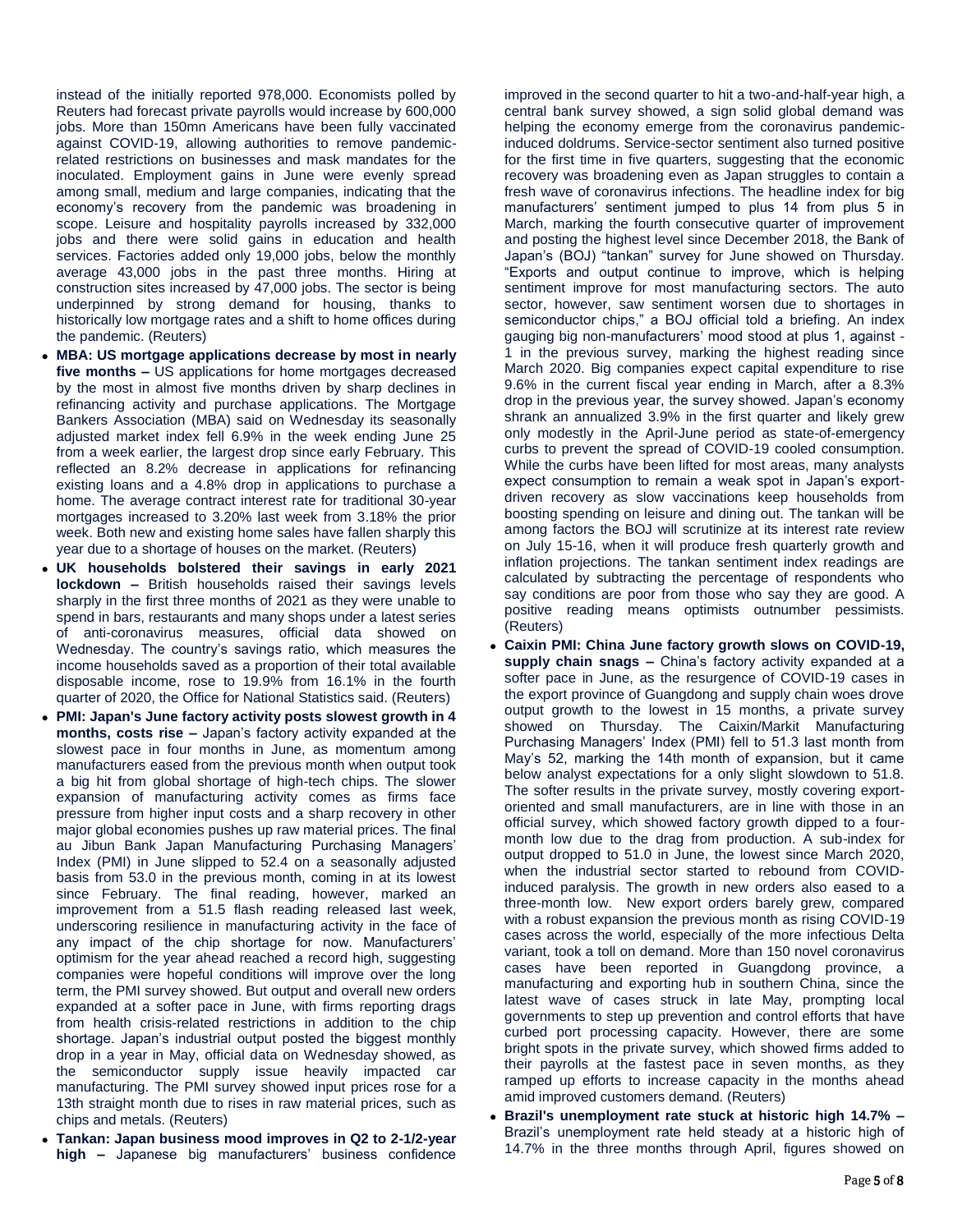Wednesday, with the rate of deterioration in the labor market continuing to slow gradually from a year ago. Although the unemployment rate was unchanged from the quarter ending in March, statistics agency IBGE's comparisons with the three months through January indicated a softer market amid the second wave of the COVID-19 pandemic. Rodolfo Margato, an economist at brokerage XP, said the labor market will continue to improve in the months ahead due to "increased mobility, rising business confidence and more favorable growth prospects for the labor intensive service sector." That said, the labor force will only get back to "normal levels" in the second quarter of next year with the unemployment rate not falling below pre-pandemic levels until the second half of next year, he said. The 14.7% unemployment rate is the highest since IBGE's series began in 2012, and as has consistently been the case for almost a year now, less than 50% of the working population have a job, the figures showed. (Reuters)

- **Russia's Central bank plans to hold monetary policy review in 2021 –** The Russian central bank plans to hold a monetary policy review this year as the market development level that is used to envisage the 4% inflation target has somewhat changed over the past five years, Governor Elvira Nabiullina said on Wednesday. Speaking at an online financial conference, Nabiullina said the central bank's monetary policy response was needed to avoid an inflationary spiral in Russia where the economy has already recovered to a pre-pandemic level. The central bank is widely expected to raise its key interest rate again in July from 5.5% as inflation, its key area of responsibility, has shot above the 4% target. (Reuters)
- **Russian Central bank says risk of overheating in retail lending is real –** Growth in retail lending could reach 20% in Russia this year and the risk of overheating in the sector is real as people's incomes are growing at a slower pace, Central Bank Governor Elvira Nabiullina said on Wednesday. Nabiullina said the central bank was looking closely at retail lending and mortgages to prevent bubbles from forming. (Reuters)

# **Regional**

- **OPEC+ may extend oil supply cuts amid warning of glut, sources say –** OPEC+ is expected to discuss extending its deal on cutting oil supply beyond April 2022, two OPEC+ sources said on Wednesday, after a panel set up by the group warned of "significant uncertainties" and the risk of an oil glut next year. The OPEC, Russia and its allies, a group known as OPEC+, agreed to record output cuts of about 10mn bpd, starting from May 2020 and due to phase out by the end of April 2022. OPEC+'s active supply management responded to collapsing demand as economies shut down to curb the spread of the coronavirus. As of July, supply cuts still place will stand at 5.8 million bpd. The OPEC+ panel, known as the Joint Technical Committee, said in a report it expected an overhang of crude by the end of 2022, based on several scenarios for supply and demand. (Reuters)
- **Saudi Arabia expected to raise August crude prices for Asia –** Top oil exporter Saudi Arabia is expected to increase its August official selling prices (OSPs) for Asia for the second straight month, tracking stronger crude benchmarks, a Reuters survey showed on Wednesday. Sources at four Asian refiners on average expected the August OSP for Saudi flagship grade Arab Light to rise by \$0.65 a barrel, with their forecasts ranging between \$0.50 to \$0.70. Their forecast tracked the price strength in Middle East crude oil benchmarks Cash Dubai and DME Oman, which in June saw their premiums to Dubai swaps up by about \$0.70 from May. (Reuters)
- **Saudi unemployment down to pre-pandemic levels in 1Q2021 as economy rebounds –** Unemployment among Saudi

citizens dropped to 11.7% in the first quarter of this year from 12.6% at the end of 2020, official data showed on Wednesday, as the economy of the world's biggest oil exporter picked up after a sharp contraction last year. Saudi Arabia has been pushing through economic reforms since 2016 to create millions of jobs and aims to reduce unemployment to 7% by 2030, but those plans were disrupted by the coronavirus crisis that sent oil prices plummeting. Unemployment hit a record high of 15.4% in the second quarter last year. "In the first quarter of 2021, the overall Saudi unemployment rate decreased to 11.7% compared to 12.6% in the last quarter of 2020, reaching a level below prepandemic," the General Authority for Statistics said on Wednesday. The Saudi economy is expected to grow 2.1% this year after shrinking by 4.1% in 2020, the International Monetary Fund has said. In the first quarter, real gross domestic product shrank 0.5% QoQ mainly because of a drop in the oil sector, reflecting the Kingdom's voluntary oil output cuts. The non-oil economy grew by 4.9% compared with the last three months of last year, driven by a 6.3% private sector expansion. (Reuters)

- **Saudi Arabia's PIF considers buying Dubai design firm Depa, sources say –** Saudi Arabia's Public Investment Fund (PIF) is considering buying Dubai-listed interior design and specialty contractor Depa Plc to fit-out hotels under construction in the Kingdom, sources said. Should a deal be reached, an offer would be made to Depa's biggest shareholders and the firm would be taken private, sources said. PIF, which holds \$430bn of assets under management, declined to comment when contacted by Reuters on Tuesday. Depa, listed on Nasdaq Dubai, said in a statement to the bourse it was company policy not to comment on market rumors or media speculation. Depa would continue to make required disclosures to ensure that the market was kept informed on a timely basis as appropriate, it said. Saudi Arabia, the world's biggest oil exporter, is developing its tourism industry as part of an economic diversification push by Crown Prince, Mohammed bin Salman, the Kingdom's de facto ruler. (Reuters)
- **Saudi regulator gives green light for ACWA Power IPO –** Saudi Arabia's Capital Market Authority said on Wednesday it has approved an initial public offering of an 11.1% stake in ACWA Power, a listing that has been expected for years. ACWA Power, which delayed IPO plans in 2018, leads a consortium that will build and operate renewable power-based utilities at Saudi Arabia's flagship Red Sea tourism project. "The company's prospectus will be published within sufficient time prior to the start of the subscription period," CMA said, adding its approval for ACWA's offering of 81,199,299 shares was valid for six months. The Public Investment Fund, Saudi Arabia's sovereign wealth fund, said in November it increased its stake in ACWA Power to 50% from 33.6% as part of a move to support the renewable energy sector in Saudi Arabia. (Reuters)
- **Al Khaleej Training plans SR200mn rights issue –** Al Khaleej Training and Education seeks market regulator's approval to raise capital of SR200mn via offering 20mn new shares. Arab National Investment Co. is the financial advisor. (Bloomberg)
- **UAE GDP to grow by 1.5% this year as travel and trade return –** Dubai's biggest lender Emirates NBD expects the UAE's GDP to grow at 1.5% this year, with the non-oil sector growing at 3.5%, slightly lower than the Central Bank of the UAE (CBUAE) forecast of 4%. In a new report, the bank said the UAE's early and relatively fast vaccine rollout has allowed the economy to remain largely open. Hotel occupancy rates have recovered from last year's pandemic lows, private school enrollments in Dubai have increased 3.9% since September 2020 and the number of active mobile phone subscriptions has also increased since the lows last summer. However, these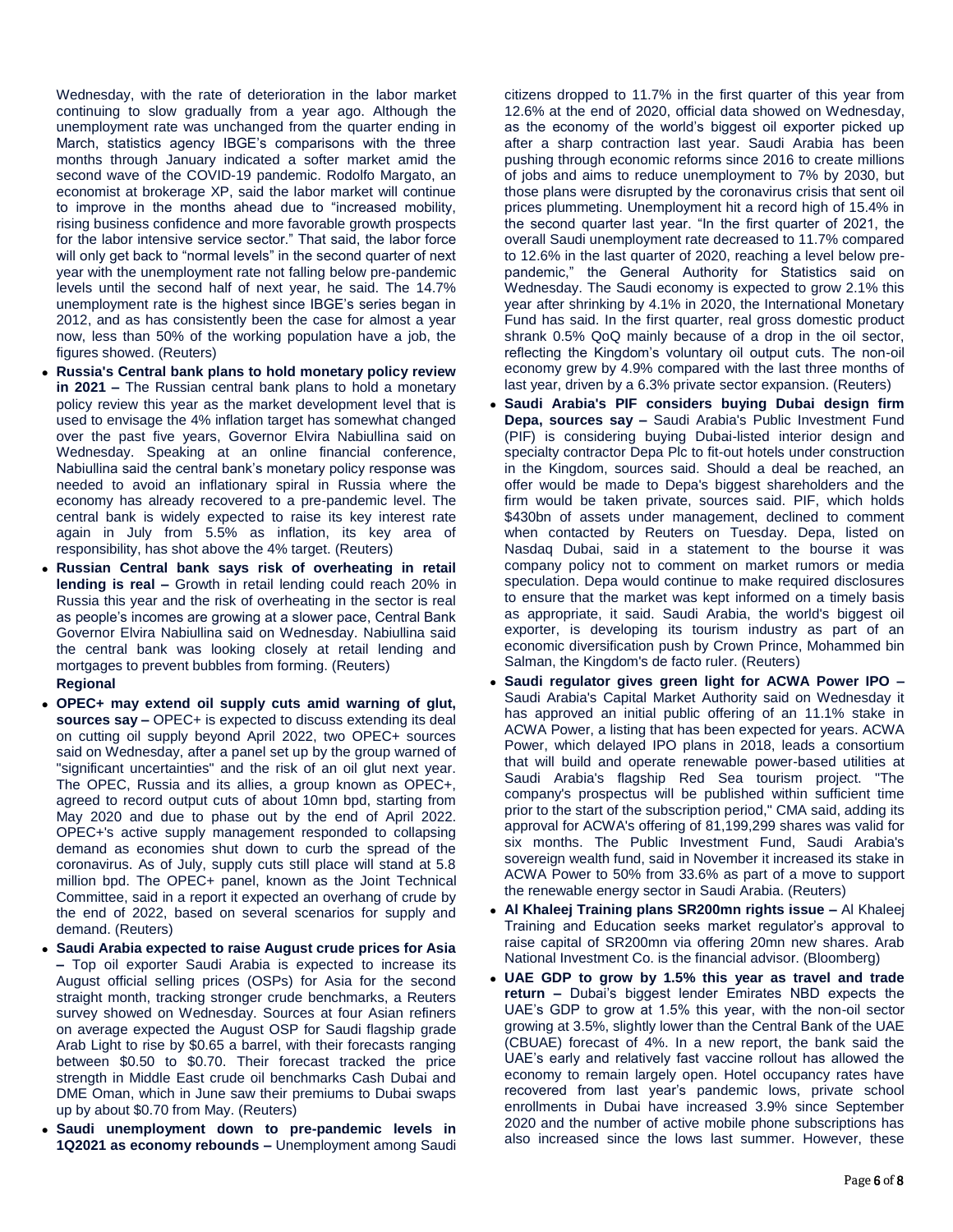indicators remain below pre -pandemic levels, the report said. (Zawya)

- **Mubadala, Bpifrance to invest up to EUR350mn euros in African companies –** Abu Dhabi's Mubadala and French national investment bank Bpifrance signed a memorandum of understanding to invest up to EUR350mn in private companies, with a focus on Africa, WAM reported on Wednesday. "Mubadala and Bpifrance plan to allocate up to 350 million euros through fund investments and direct investments in private equity and start -ups, with a focus on high -growth start -ups, SMEs and mid -sized enterprises," said the UAE official news agency. (Reuters)
- **ADNOC said to be in early talks to acquire stake in Masdar –** Abu Dhabi National Oil Co. (ADNOC) is in preliminary talks to acquire a significant minority stake in Masdar, Bloomberg reported citing people familiar with the matter. It could be one of the renewable energy industry's largest deals this year, sources said. The deal would help ADNOC diversify its portfolio into more carbon -neutral assets. ADNOC is interested in the company's portfolio of solar parks, wind farms, waste -to -energy projects and electric vehicle charging networks, the people said. State -owned utility Abu Dhabi National Energy Co., known as TAQA, had also previously studied a potential investment in Masdar, they said. The UAE is targeting net -zero carbon emissions by the middle of the century. ADNOC's portfolio is mainly in hydrocarbons. The acquisition of a Masdar stake would allow it to funnel its fossil fuel profits into alternative energy sources, Bloomberg said. (Zawya)
- **BP raises gas production from Oman's Block 61 –** BP raised natural gas production from Oman's Block 61 from 1bn cubic feet per day to 1.5bn cubic feet per day, the state -run Oman News Agency reported on Wednesday. The company also plans to increase gas condensate output from Block 61's two main reservoirs, Khazzan and Ghazeer, it said. (Reuters)
- **Kuwait oil minister says vaccine rollouts helping oil demand prospects –** Kuwait's Oil Minister, Mohammad Abdulatif al -Fares on Wednesday expressed optimism about global oil demand as economies recover from the impact of the pandemic. "The expansion of coronavirus vaccine rollouts is contributing to strengthening expectations of economic growth in major and emerging economies, bolstering the global demand for crude," the minister said in a statement published by the state -run Kuwait News Agency ahead of a meeting of top global oil producers. (Reuters)